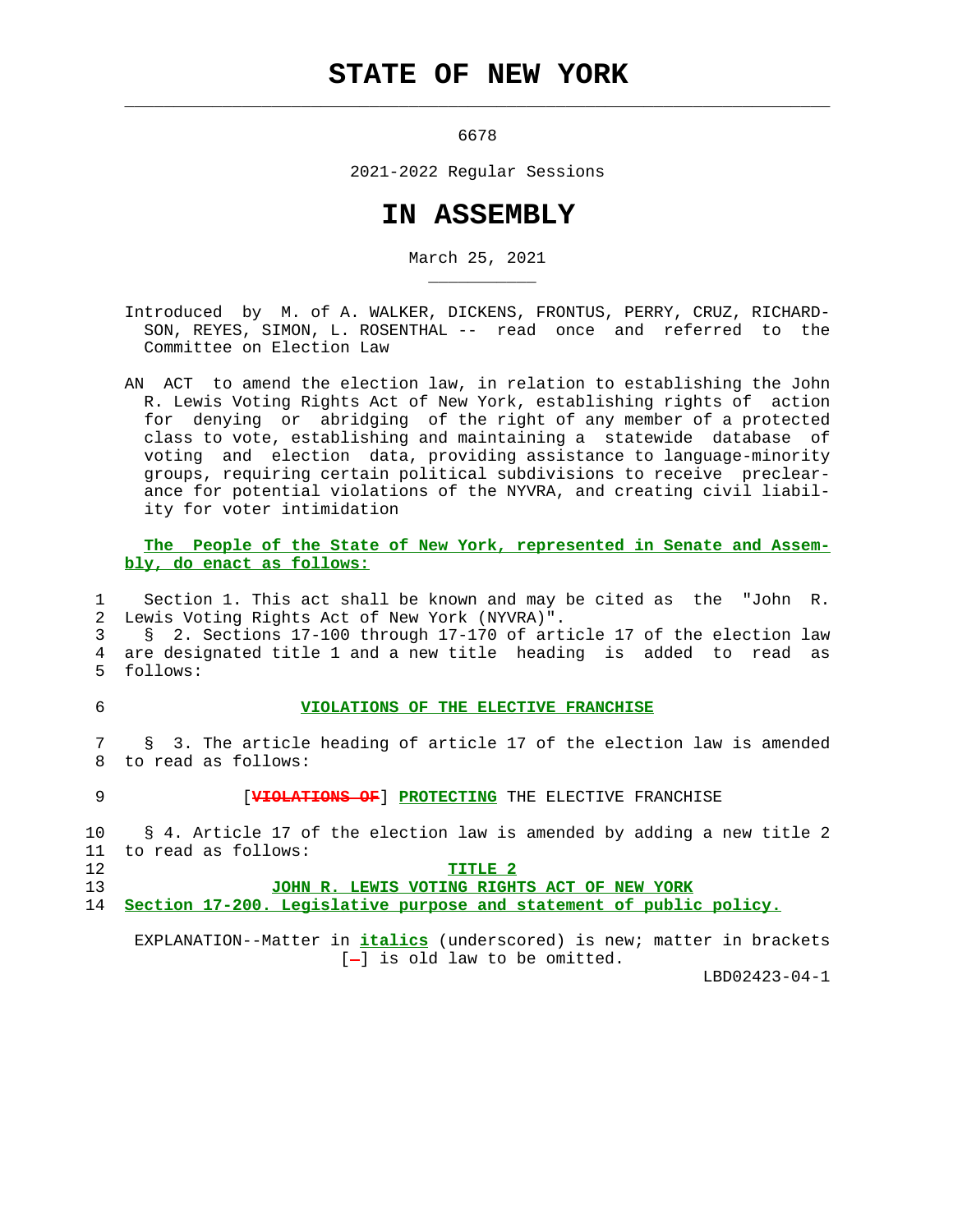| 1              | 17-202. Interpretation of laws related to elective franchise.              |
|----------------|----------------------------------------------------------------------------|
| $\overline{c}$ | 17-204. Definitions.                                                       |
| 3              | 17-206. Rights of action.                                                  |
| 4              | 17-208. Maintenance of voting and election data.                           |
|                |                                                                            |
| 5              | 17-210. Assistance for language-minority groups.                           |
| 6              | 17-212. Preclearance.                                                      |
| 7              | 17-214. Civil liability for voter intimidation.                            |
| 8              | 17-216. Attorneys' fees.                                                   |
| 9              | 17-218. Applicability.                                                     |
| 10             | 17-220. Severability.                                                      |
| 11             | <u>S 17-200. Legislative purpose and statement of public policy.</u><br>In |
| 12             | recognition of the protections for the right to vote provided by the       |
| 13             | constitution of the state of New York, which substantially exceed the      |
| 14             | protections for the right to vote provided by the constitution of the      |
| 15             | United States, and in conjunction with the constitutional quarantees of    |
| 16             | equal protection, freedom of expression, and freedom of association        |
| 17             | under the law and against the denial or abridgement of the voting rights   |
| 18             | of members of a race, ethnicity, or language-minority group, it is the     |
| 19             | public policy of the state of New York to:                                 |
| 20             | 1. Encourage participation in the elective franchise by all eligible       |
| 21             | voters to the maximum extent; and                                          |
| 22             | 2. Ensure that eligible voters who are members of racial, ethnic, and      |
| 23             | language-minority groups shall have an equal opportunity to participate    |
| 24             | in the political processes of the state of New York, and especially to     |
| 25             | exercise the elective franchise.                                           |
| 26             | § 17-202. Interpretation of laws related to elective franchise. In         |
| 27             | further recognition of the protections for the right to vote provided by   |
| 28             | the constitution of the state of New York, statutes related to the elec-   |
| 29             | tive franchise shall be construed liberally in favor of protecting the     |
| 30             | <u>right to cast an effective ballot.</u>                                  |
| 31             | § 17-204. Definitions. For the purposes of this title:                     |
| 32             | 1. "At-large" method of election means a method of electing members to     |
| 33             | the governing body of a political subdivision: (a) in which all of the     |
| 34             | voters of the entire political subdivision elect each of the members to    |
| 35             | the governing body; (b) in which the candidates are required to reside     |
| 36             | within given areas of the political subdivision and all of the voters of   |
| 37             | the entire political subdivision elect each of the members to the          |
| 38             | governing body; or (c) that combines at-large elections with district-     |
| 39             | based elections, unless the only member of the governing body of a poli-   |
| 40             | tical subdivision elected at-large holds exclusively executive responsi-   |
| 41             | bilities. At-large method of election does not include ranked-choice       |
| 42             | voting, cumulative voting, and limited voting.                             |
| 43             | 2. "District-based" method of election means a method of electing          |
| 44             | members to the governing body of a political subdivision using an appor-   |
| 45             | tionment plan in which each member of the governing body resides within    |
| 46             | a district or ward that is a divisible part of the political subdivision   |
| 47             | and is elected only by voters residing within that district or ward,       |
| 48             | except for a member of the governing body that holds exclusively execu-    |
| 49             | tive responsibilities.                                                     |
| 50             | 3. "Alternative" method of election means a method of electing members     |
| 51             | to the governing body of a political subdivision using a method other      |
| 52             | than at-large or district-based, including, but not limited to, ranked-    |
| 53             | choice voting, cumulative voting, and limited voting.                      |
| 54             | 4. "Political subdivision" means a geographic area of representation       |
| 55             | created for the provision of government services, including, but not       |
|                |                                                                            |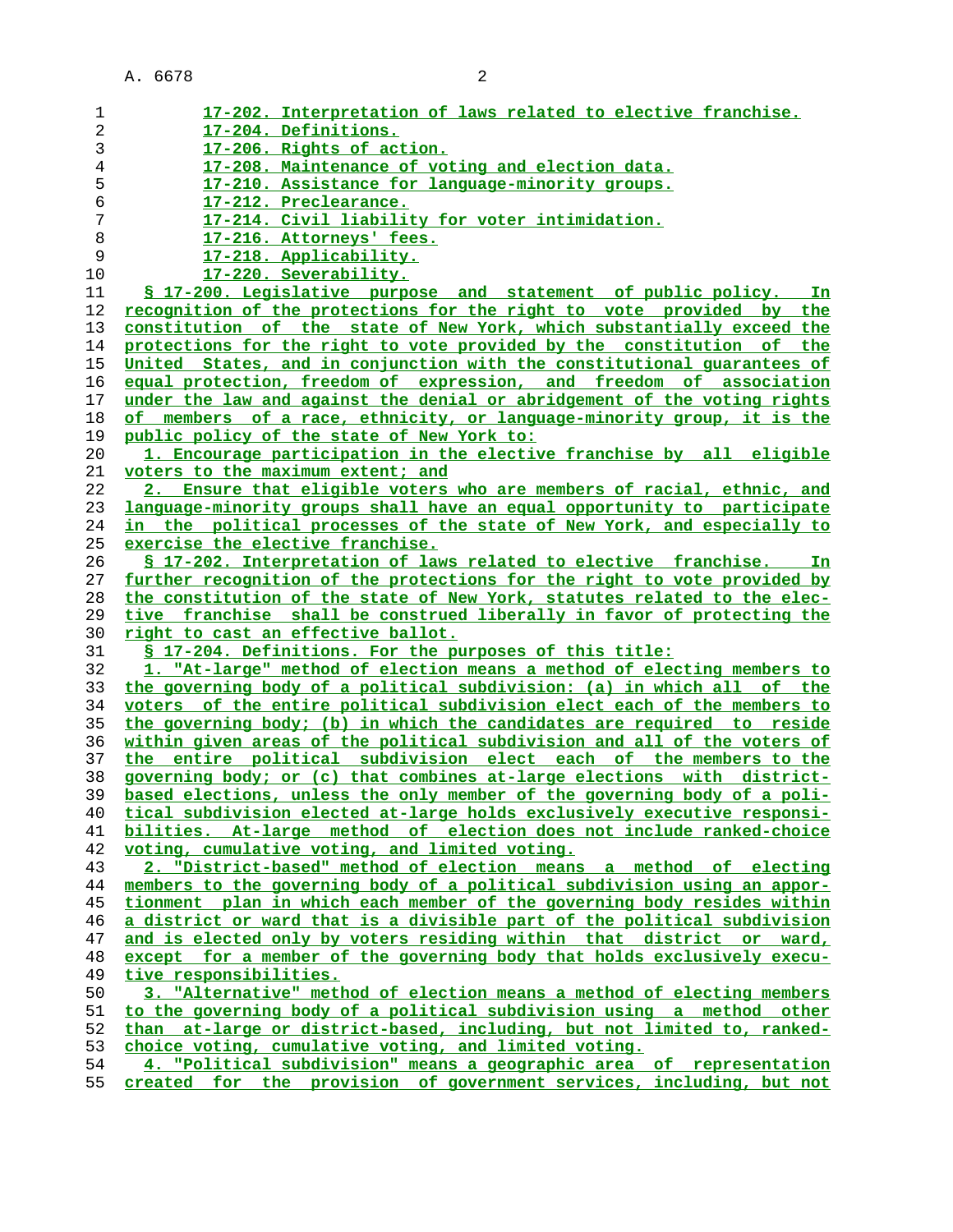| ı  | limited to, a county, city, town, village, school district, or any other                                                                           |
|----|----------------------------------------------------------------------------------------------------------------------------------------------------|
| 2  | district organized pursuant to state or local law.                                                                                                 |
| 3  | 5. "Protected class" means a class of eligible voters who are members                                                                              |
| 4  | of a race, ethnicity, or language-minority group, as referenced and                                                                                |
| 5  | defined in the federal voting rights act.                                                                                                          |
| 6  | 6. "Racially polarized voting" means voting in which there is a                                                                                    |
| 7  | difference in the candidate or electoral choice preferred by members in                                                                            |
| 8  | a protected class, and the candidate or electoral choice preferred by                                                                              |
| 9  | the rest of the electorate. The methodologies for estimating group                                                                                 |
| 10 | voting behavior as approved in applicable federal cases to enforce the                                                                             |
| 11 | <u>federal voting rights act to establish racially polarized voting may be</u>                                                                     |
| 12 | used for purposes of this subdivision to prove that elections are char-                                                                            |
| 13 | acterized by racially polarized voting, but those methodologies shall                                                                              |
| 14 | not be the exclusive means of proving racially polarized voting.                                                                                   |
| 15 | 7. "Federal voting rights act" means the federal Voting Rights Act of                                                                              |
| 16 | 1965, 52 U.S.C. § 10301 et seq.                                                                                                                    |
|    |                                                                                                                                                    |
| 17 | 8. The "civil rights bureau" means the civil rights bureau of the                                                                                  |
| 18 | office of the attorney general.                                                                                                                    |
| 19 | \$ 17-206. Rights of action. 1. Right of action against voter                                                                                      |
| 20 | suppression. (a) No voting qualification, prerequisite to voting, law,                                                                             |
| 21 | ordinance, standard, practice, procedure, regulation, or policy shall be                                                                           |
| 22 | enacted or implemented by any board of elections or political subdivi-                                                                             |
| 23 | sion in a manner that results in a denial or abridgement of the right of                                                                           |
| 24 | <u>any member of a protected class to vote.</u>                                                                                                    |
| 25 | (b) A violation is established if, based on the totality of the                                                                                    |
| 26 | circumstances, members of a protected class have less opportunity than                                                                             |
| 27 | other members of the electorate to participate in the political process                                                                            |
|    |                                                                                                                                                    |
| 28 | or elect candidates or electoral choices preferred by members of the                                                                               |
| 29 | protected class.                                                                                                                                   |
| 30 | (c) Circumstances that may be considered include, but are not limited                                                                              |
| 31 | to, the extent to which members of a protected class have been elected                                                                             |
| 32 | to office in the state or political subdivision and the extent to which                                                                            |
| 33 | members of a protected class in the state or political subdivision vote                                                                            |
| 34 | at lower rates than other members of the electorate.                                                                                               |
| 35 | (d) For political subdivisions where either the primary or general                                                                                 |
| 36 | election is held on a date that is not concurrent with the primary or                                                                              |
| 37 | general election dates for state, county, or city office as established                                                                            |
| 38 | in section eight of article three or section eight of article thirteen                                                                             |
| 39 | of the constitution, and in state law, there shall be a presumption that                                                                           |
| 40 | the date of election results in the denial or abridgement of the right                                                                             |
| 41 | to vote where for three consecutive general elections in which there is                                                                            |
| 42 | at least one contested race for an office, the number of actual voters                                                                             |
| 43 | in each contested election is less than twenty-five percent of the total                                                                           |
| 44 | number of votes cast in the most recent general election for the presi-                                                                            |
| 45 | dency of the United States by voters in the political subdivision, or in                                                                           |
| 46 | which, for any protected class consisting of at least twenty-five thou-                                                                            |
| 47 | <u>citizens of voting age or whose members comprise at least ten</u><br>sand                                                                       |
| 48 | percent of the citizen voting age population, the percent of members of                                                                            |
| 49 | <u>that protected class that are actual voters is at least twenty-five</u>                                                                         |
| 50 | percent lower than the percent of citizens of voting age that are not                                                                              |
| 51 | members of that protected class that are actual voters.                                                                                            |
| 52 | Right of action against vote dilution. (a) A method of election,                                                                                   |
| 53 | including at-large, district-based, or alternative, shall not have the<br>effect of impairing the ability of members of a protected class to elect |

**candidates of their choice or influence the outcome of elections, as a**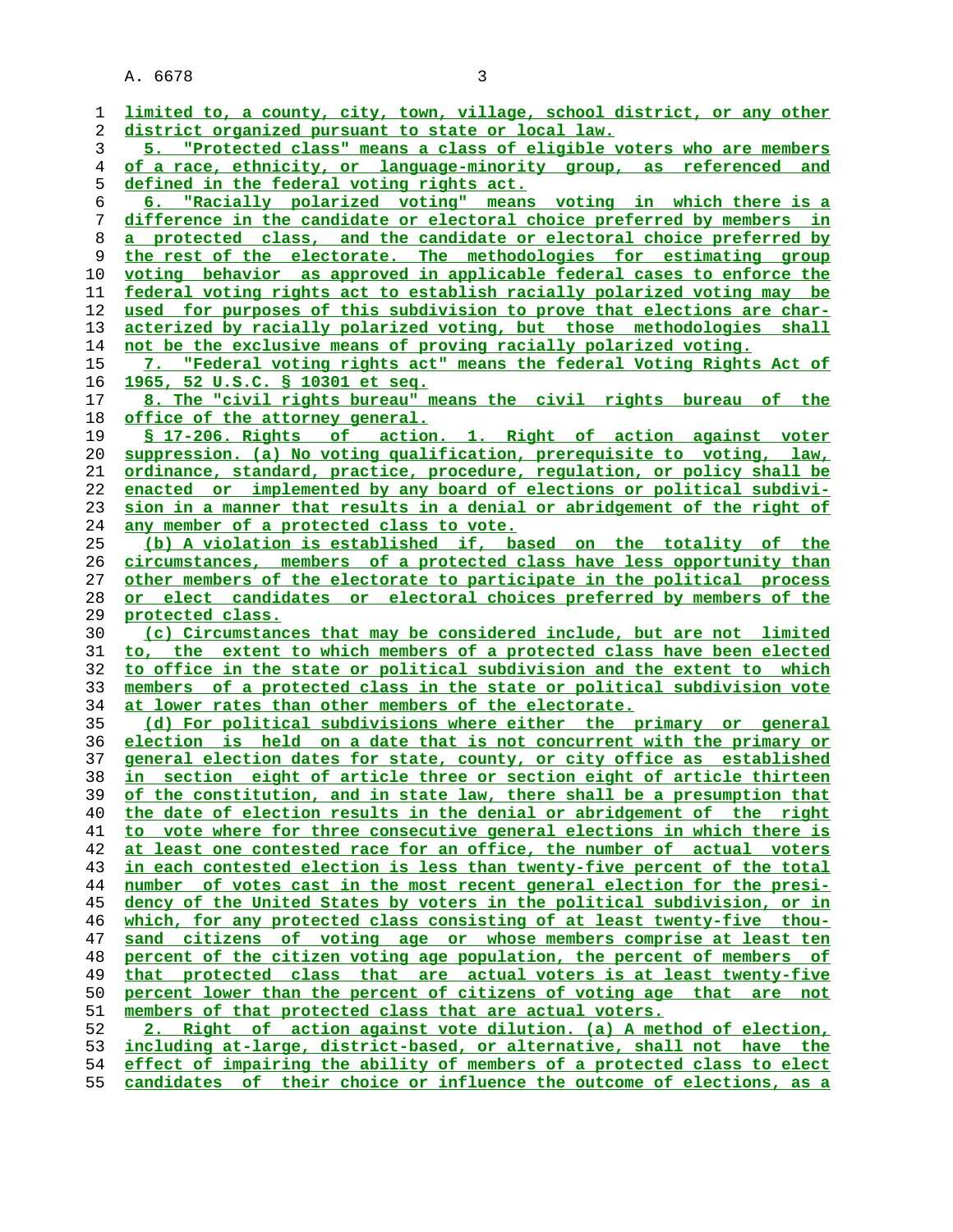**result of the dilution or the abridgment of the rights of members of the protected class. (b) A violation of this subdivision shall be: (i) established if a political subdivision uses an at-large method of election and it is shown that either: (A) voting patterns of members of the protected class within the political subdivision are racially polar- ized; or (B) under the totality of the circumstances, the ability of members of the protected class to elect candidates of their choice or influence the outcome of elections is impaired. (ii) established if a political subdivision uses a district-based or alternative method of election and it is shown that candidates or elec- toral choices preferred by members of the protected class would usually be defeated, and either: (A) voting patterns of members of the protected class within the political subdivision are racially polarized; or (B) under the totality of the circumstances, the ability of members of the protected class to elect candidates of their choice or influence the outcome of elections is impaired. (iii) presumptively established if it is shown that the political subdivision used race, ethnicity, or language-minority group, or another characteristic that serves as a proxy for race, ethnicity, or language- minority group, for the purpose of apportionment. A political subdivi- sion shall only rebut this presumption by showing that race, ethnicity, or language-minority group, or another characteristic that serves as a proxy for race, ethnicity, or language-minority group, was used to the extent necessary to comply with this title, the federal voting rights act, the constitution, or the constitution of the United States. (c) In assessing whether voting patterns of members of the protected class within the political subdivision are racially polarized or whether candidates or electoral choices preferred by members of the protected class would usually be defeated: (i) elections conducted prior to the filing of an action pursuant to this subdivision are more probative than elections conducted after the filing of the action; (ii) evidence concerning elections for members of the governing body of the political subdivision are more probative than evidence concerning other elections; (iii) statistical evidence is more probative than non-statistical evidence; (iv) where there is evidence that more than one protected class of eligible voters are politically cohesive in the political subdivision, members of each of those protected classes may be combined; (v) evidence concerning the intent on the part of the voters, elected officials, or the political subdivision to discriminate against a protected class is not required; (vi) evidence that voting patterns and election outcomes could be explained by factors other than racially polarized voting, including but not limited to partisanship, shall not be considered; (vii) evidence that sub-groups within a protected class have different voting patterns shall not be considered; (viii) evidence concerning whether members of a protected class are geographically compact or concentrated shall not be considered, but may be a factor in determining an appropriate remedy; and (ix) evidence concerning project- ed changes in population or demographics shall not be considered, but may be a factor, in determining an appropriate remedy. (d) In assessing whether, under the totality of the circumstances, the ability of members of the protected class to elect candidates of their choice or influence the outcome of elections is impaired, factors that may be considered shall include, but not be limited to: (i) the history of discrimination in the political subdivision, geographic region, or the state; (ii) the extent to which members of the protected class have**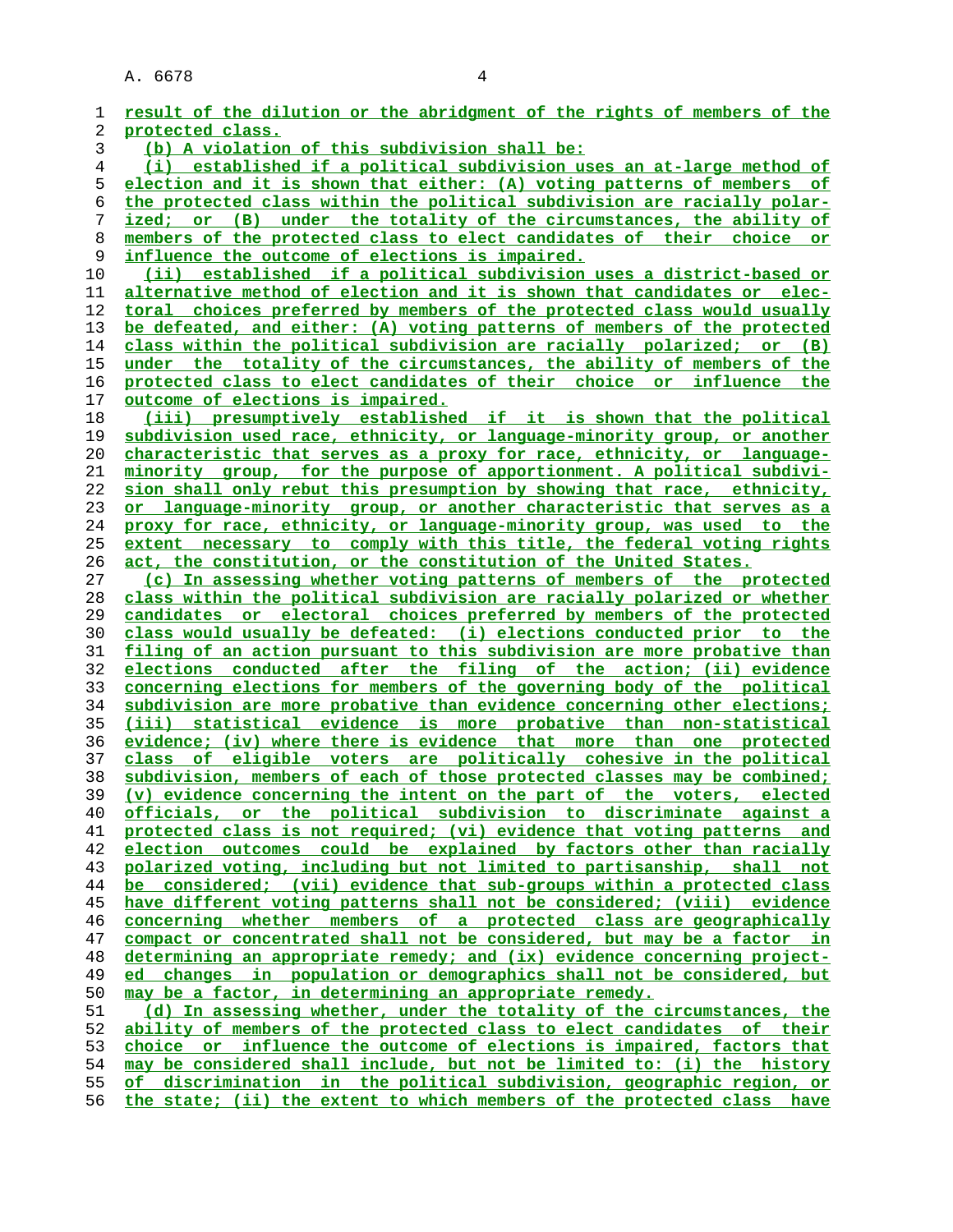**been elected to office in the political subdivision; (iii) the use of any voting qualification, prerequisite to voting, law, ordinance, stand- ard, practice, procedure, regulation, or policy that may enhance the dilutive effects of the election scheme; (iv) denial of access of either eligible voters or candidates who are members of the protected class to those processes determining which groups of candidates will receive access to the ballot, financial support, or other support in a given election; (v) the extent to which members of the protected class contribute to political campaigns at lower rates; (vi) the extent to which members of a protected class in the state or political subdivision vote at lower rates than other members of the electorate; (vii) the extent to which members of the protected class are disadvantaged in areas including but not limited to education, employment, health, crimi- nal justice, housing, land use, or environmental protection; (viii) the extent to which members of the protected class are disadvantaged in other areas which may hinder their ability to participate effectively in the political process; (ix) the use of overt or subtle racial appeals in political campaigns; (x) a significant lack of responsiveness on the part of elected officials to the particularized needs of members of the protected class; and (xi) whether the political subdivision has a compelling policy justification for adopting or maintaining the method of election. No factor is dispositive or necessary to establish the existence of racially polarized voting. Evidence of these factors concerning the state, private actors, or other political subdivisions in the geographic region may be considered but is less probative than evidence concerning the political subdivision itself. 3. Standing. Any aggrieved person, organization whose membership includes or is likely to include aggrieved persons, organization whose mission would be frustrated by a violation of this section, organization that would expend resources in order to fulfill its mission as a result of a violation of this section, or the attorney general may file an action pursuant to this section in the supreme court of the county in which the political subdivision is located. 4. Remedies. (a) Upon a finding of a violation of any provision of this section, the court shall implement appropriate remedies that are tailored to remedy the violation. Remedies may include, but shall not be limited to: (i) a district-based method of election; (ii) an alternative method of election; (iii) new or revised apportionment plans; (iv) elimination of staggered elections so that all members of the governing body are elected on the same date; (v) increasing the size of the governing body; (vi) moving the dates of elections to be concurrent with the primary or general election dates for state, county, or city office as estab- lished in section eight of article three or section eight of article thirteen of the constitution; (vii) additional voting hours or days; (viii) additional polling locations; (ix) additional means of voting such as voting by mail; (x) ordering of special elections; (xi) requiring expanded opportunities for voter registration; (xii) requiring additional voter education; (xiii) modifying the election calendar; or**

**(xiv) the restoration or addition of persons to registration lists.**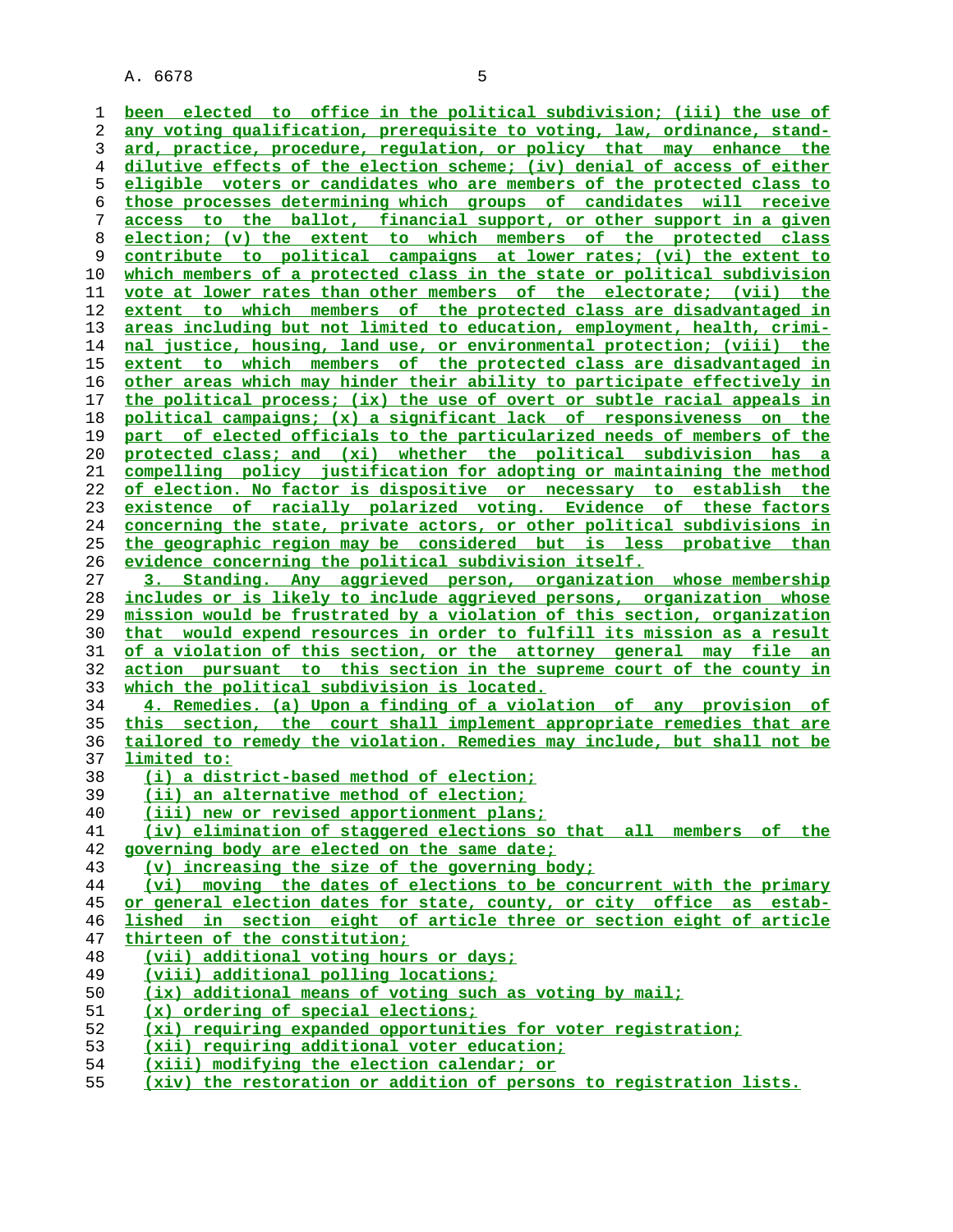**(b) The court shall only adopt a remedy that will not diminish the ability of minority groups to participate in the political process and to elect their preferred candidates to office. The court shall consider proposed remedies by any parties and interested non-parties, and shall not provide deference or priority to a proposed remedy because it is proposed by the political subdivision. This title gives the court authority to implement remedies notwithstanding any other provision of state or local law. 5. Procedures for implementing new or revised apportionment plans. The governing body of a political subdivision with the authority under this title and all applicable state and local laws to enact and implement a new method of election that will replace the political subdivision's at-large method of election with a district-based or alternative method of election, or enact and implement a new apportionment plan, shall undertake each of the steps enumerated in this subdivision, if proposed subsequent to receipt of a NYVRA notification letter, as defined in subdivision six of this section, or the filing of a claim pursuant to this title or the federal voting rights act. (a) Before drawing a draft apportionment plan or plans of the proposed boundaries of the districts, the political subdivision shall hold at least two public hearings over a period of no more than thirty days, at which the public is invited to provide input regarding the composition of the districts. Before these hearings, the political subdivision may conduct outreach to the public, including to non-English-speaking commu- nities, to explain the apportionment process and to encourage public participation. (b) After all draft apportionment plans are drawn, the political subdivision shall publish and make available for release at least one draft apportionment plan and, if members of the governing body of the political subdivision will be elected in their districts at different times to provide for staggered terms of office, the potential sequence of the elections. The political subdivision shall also hold at least two additional hearings over a period of no more than forty-five days, at which the public is invited to provide input regarding the content of the draft apportionment plan or plans and the proposed sequence of elections, if applicable. The draft apportionment plan or plans shall be published at least seven days before consideration at a hearing. If the draft apportionment plan or plans are revised at or following a hearing, the revised versions shall be published and made available to the public for at least seven days before being adopted. (c) In determining the final sequence of the district elections conducted in a political subdivision in which members of the governing body will be elected at different times to provide for staggered terms of office, the governing body shall give special consideration to the purposes of this title, and it shall take into account the preferences expressed by members of the districts. 6. Notification requirement and safe harbor for judicial actions. Before commencing a judicial action against a political subdivision** under this section, a prospective plaintiff shall send by certified mail **a written notice to the clerk of the political subdivision, or, if the political subdivision does not have a clerk, the governing body of the political subdivision, against which the action would be brought, asserting that the political subdivision may be in violation of this title. This written notice shall be referred to as a "NYVRA notification letter" in this title. For actions against a school district or any other political subdivision that holds elections governed by the educa-**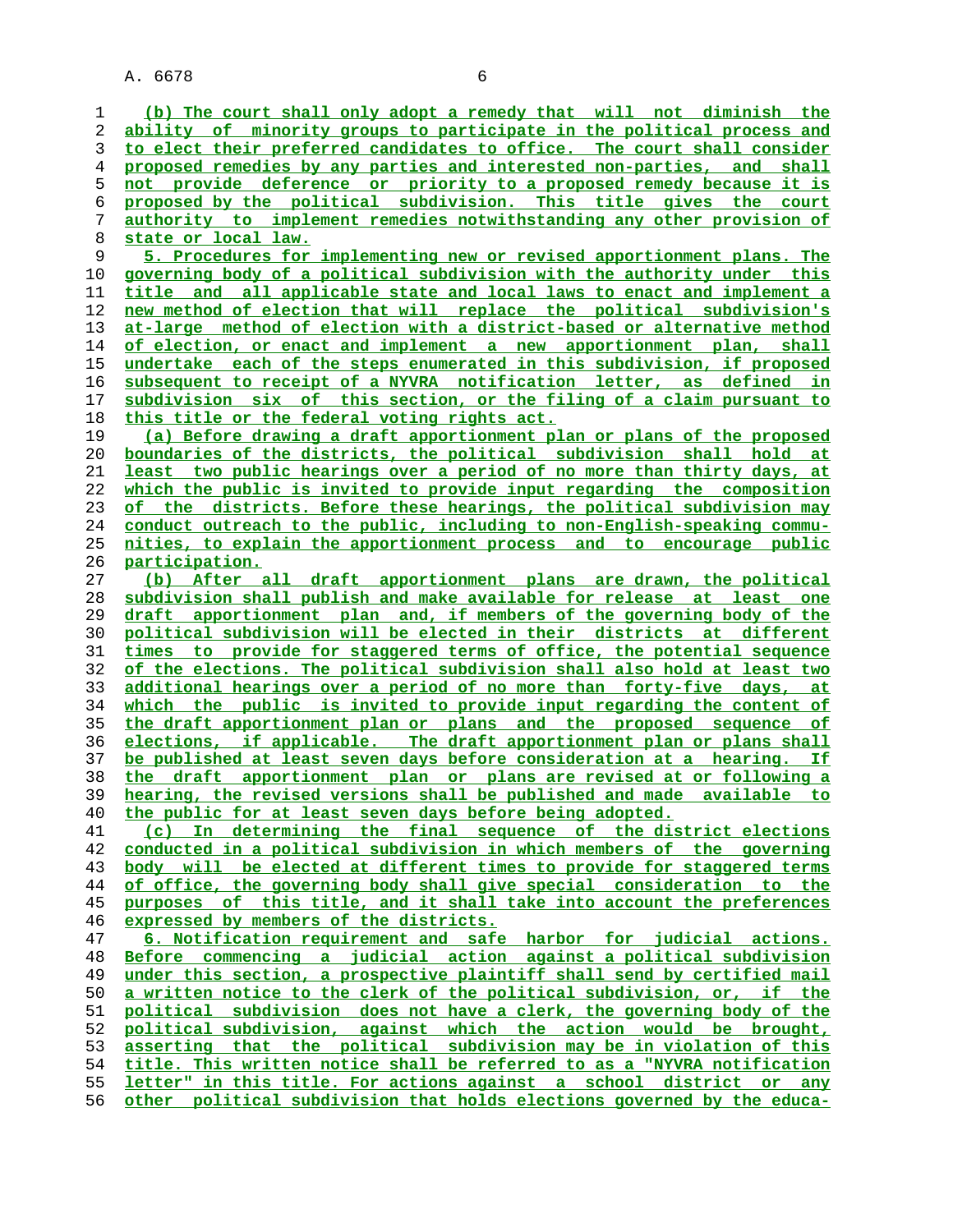| 1        | tion law, the prospective plaintiff shall also send by certified mail a                                                                          |
|----------|--------------------------------------------------------------------------------------------------------------------------------------------------|
| 2        | copy of the NYVRA notification letter to the commissioner of education.                                                                          |
| 3        | (a) A prospective plaintiff shall not commence a judicial action                                                                                 |
| 4        | against a political subdivision under this section within fifty days of                                                                          |
| 5        | sending to the political subdivision a NYVRA notification letter.                                                                                |
| 6        | (b) Before receiving a NYVRA notification letter, or within fifty days                                                                           |
| 7        | of mailing of a NYVRA notification letter, the governing body of a poli-                                                                         |
| 8        | tical subdivision may pass a resolution affirming: (i) the political                                                                             |
| 9        | subdivision's intention to enact and implement a remedy for a potential                                                                          |
| 10       | violation of this title; (ii) specific steps it will undertake to facil-                                                                         |
| 11       | itate approval and implementation of such a remedy; and (iii) a schedule                                                                         |
| 12       | for enacting and implementing such a remedy. Such a resolution shall be                                                                          |
| 13       | referred to as a "NYVRA resolution" in this title. If a political subdi-                                                                         |
| 14       | vision passes a NYVRA resolution, a prospective plaintiff shall not                                                                              |
| 15       | commence an action to enforce this section against the political subdi-                                                                          |
| 16       | vision within ninety days of the resolution's passage. For actions                                                                               |
| 17       | against a school district, the commissioner of education may order the                                                                           |
| 18       | enactment of an NYVRA resolution pursuant to the commissioner's authori-                                                                         |
| 19       | ty under section three hundred five of the education law.                                                                                        |
| 20       | (c) If the governing body of a political subdivision lacks the author-                                                                           |
| 21       | ity under this title or applicable state law or local laws to enact or                                                                           |
| 22       | implement a remedy identified in a NYVRA resolution within ninety days                                                                           |
| 23       | after the passage of the NYVRA resolution, or if the political subdivi-                                                                          |
| 24       | <u>sion is a covered entity as defined under section 17-212 of this title,</u>                                                                   |
| 25       | the governing body of the political subdivision may undertake the steps                                                                          |
| 26       | enumerated in the following provisions upon passage of a NYVRA resol-                                                                            |
| 27       | ution:                                                                                                                                           |
| 28       | (i) The governing body of the political subdivision may approve a                                                                                |
| 29       | proposed remedy that complies with this title and submit such a proposed                                                                         |
| 30       | remedy to the civil rights bureau. Such a submission shall be referred                                                                           |
| 31       | to as a "NYVRA proposal" in this title.                                                                                                          |
| 32       | (ii) Prior to passing a NYVRA proposal, the political subdivision                                                                                |
| 33       | shall hold at least one public hearing, at which the public is invited                                                                           |
| 34       | to provide input regarding the NYVRA proposal. Before this hearing, the                                                                          |
| 35       | political subdivision may conduct outreach to the public, including to                                                                           |
| 36       | <u>non-English-speaking communities, to encourage public participation.</u>                                                                      |
| 37       | (iii) Within sixty days of receipt of a NYVRA proposal, the civil                                                                                |
| 38       | rights bureau shall either grant or deny approval of the NYVRA proposal.                                                                         |
| 39       | (iv) The civil rights bureau shall only grant approval to the NYVRA                                                                              |
| 40       | proposal if it concludes that: (A) the political subdivision may be in                                                                           |
| 41       | violation of this title; (B) the NYVRA proposal would remedy any poten-                                                                          |
| 42       | tial violation of this title; (C) the NYVRA proposal is unlikely to                                                                              |
| 43       | violate the constitution or any federal law; (D) the NYVRA proposal will                                                                         |
| 44       | not diminish the ability of minority groups to participate in the poli-                                                                          |
| 45       | tical process and to elect their preferred candidates to office; and (E)                                                                         |
| 46<br>47 | implementation of the NYVRA proposal is feasible. The civil rights<br>bureau may grant approval to the NYVRA proposal notwithstanding any        |
| 48       | other provision of state or local law.                                                                                                           |
| 49       | (v) If the civil rights bureau grants approval, the NYVRA proposal                                                                               |
| 50       | shall be enacted and implemented immediately, notwithstanding any other                                                                          |
| 51       |                                                                                                                                                  |
| 52       | <u>provision of state or local law. If the political subdivision is a</u><br>covered entity as defined under section 17-212 of this title, there |
| 53       | shall be no need for the political subdivision to also obtain preclear-                                                                          |
| 54       | ance for the NYVRA proposal pursuant to such section.                                                                                            |
| 55       |                                                                                                                                                  |
|          |                                                                                                                                                  |
| 56       | (vi) If the civil rights bureau denies approval, the NYVRA proposal<br>shall not be enacted or implemented. The civil rights bureau may, in its  |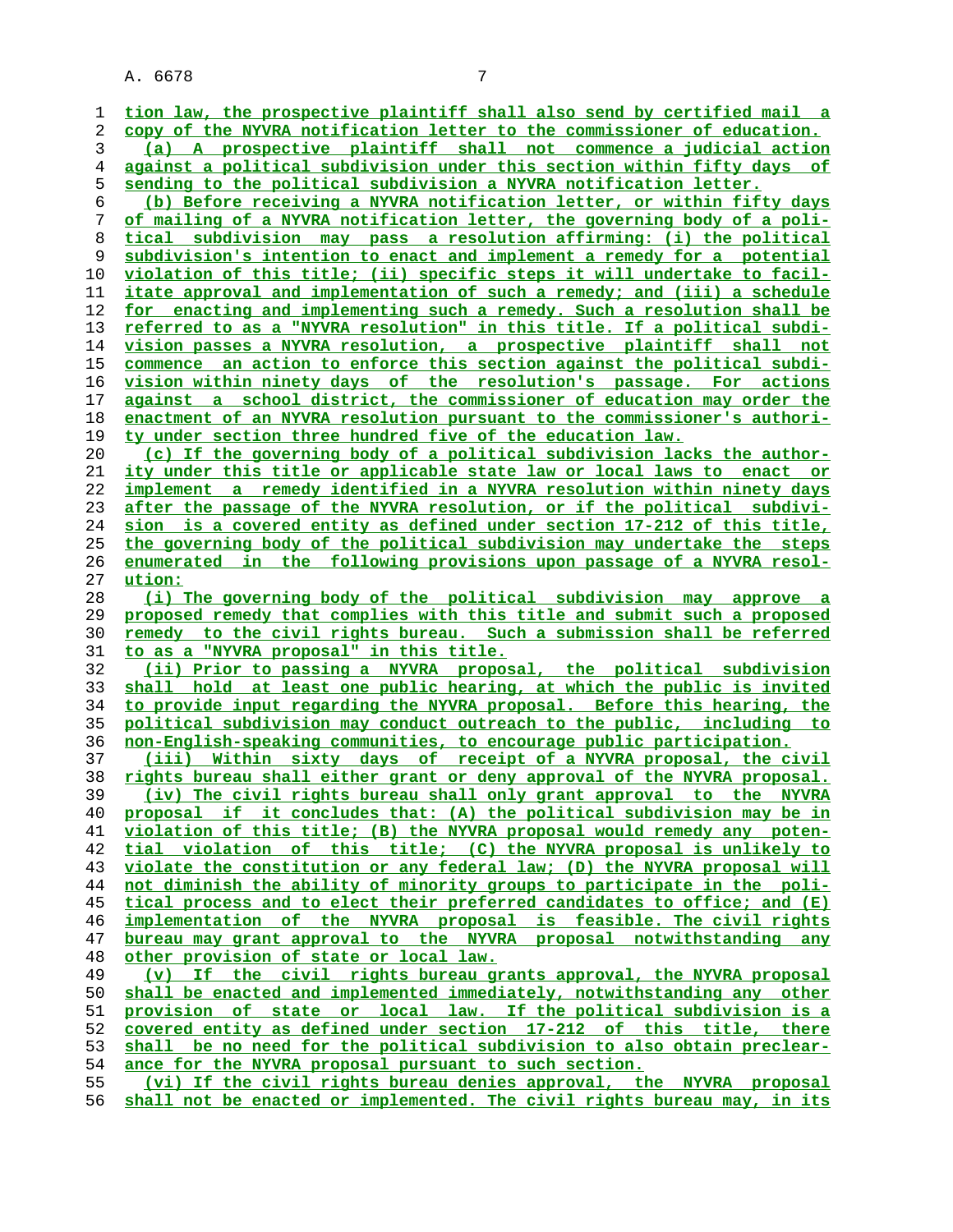**discretion, interpose objections explaining its basis or indicate anoth- er NYVRA proposal for which it would grant approval. (vii) If the civil rights bureau does not respond, the NYVRA proposal shall not be enacted or implemented. (d) A political subdivision that has passed a NYVRA resolution may enter into an agreement with a prospective plaintiff who sends a NYVRA notification letter providing that such a prospective plaintiff shall not commence an action to enforce this section against the political subdivision for an additional ninety days. This written agreement may be referred to as a "NYVRA extension agreement". The NYVRA extension agree- ment shall include a requirement that either the political subdivision shall enact and implement a remedy that complies with this title or the political subdivision shall pass a NYVRA proposal and submit it to the civil rights bureau. (e) If, pursuant to a process commenced by a NYVRA notification letter, a political subdivision enacts or implements a remedy or the civil rights bureau grants approval to a NYVRA proposal, a prospective plaintiff who sent the NYVRA notification letter may, within thirty days of the enactment or implementation of the remedy or approval of the NYVRA proposal, demand reimbursement for the cost of the work product generated to support the NYVRA notification letter. A prospective plain- tiff shall make the demand in writing and shall substantiate the demand with financial documentation, such as a detailed invoice for demography services or for the analysis of voting patterns in the political subdi- vision. A political subdivision may request additional documentation if the provided documentation is insufficient to corroborate the claimed costs. A political subdivision shall reimburse a prospective plaintiff for reasonable costs claimed, or in an amount to which the parties mutu- ally agree, within forty-five days of receiving the written demand, except that if more than one prospective plaintiff is entitled to reimbursement, the political subdivision shall reimburse the prospective plaintiffs in the order in which they sent NYVRA notification letters and the forty-five day time period described herein shall apply only to reimbursement of the first prospective plaintiff who sent a written notice. The cumulative amount of reimbursements to all prospective plaintiffs, except for actions brought by the attorney general, shall not exceed forty-three thousand dollars, as adjusted annually to the consumer price index for all urban consumers, United States city aver- age, as published by the United States department of labor. (f) Notwithstanding the provisions of this subdivision, if the first day for designating petitions for a political subdivision's next regular election to select members of its governing board has begun or is sched- uled to begin within thirty days, or if a political subdivision is sche- duled to conduct any election within one hundred twenty days, a plain- tiff alleging that the mode of election or apportionment plan in effect for that election will violate this title may commence a judicial action against a political subdivision under this section, provided that the relief sought by such a plaintiff includes preliminary relief for that election. Prior to or concurrent with commencing such a judicial action, any such plaintiff shall also submit a NYVRA notification letter to the political subdivision. If a judicial action commenced under this provision is withdrawn or dismissed for mootness because the political subdivision has enacted or implemented a remedy or the civil rights bureau has granted approval of a NYVRA proposal pursuant to a process commenced by a NYVRA notification letter, any such plaintiff may only demand reimbursement pursuant to this subdivision.**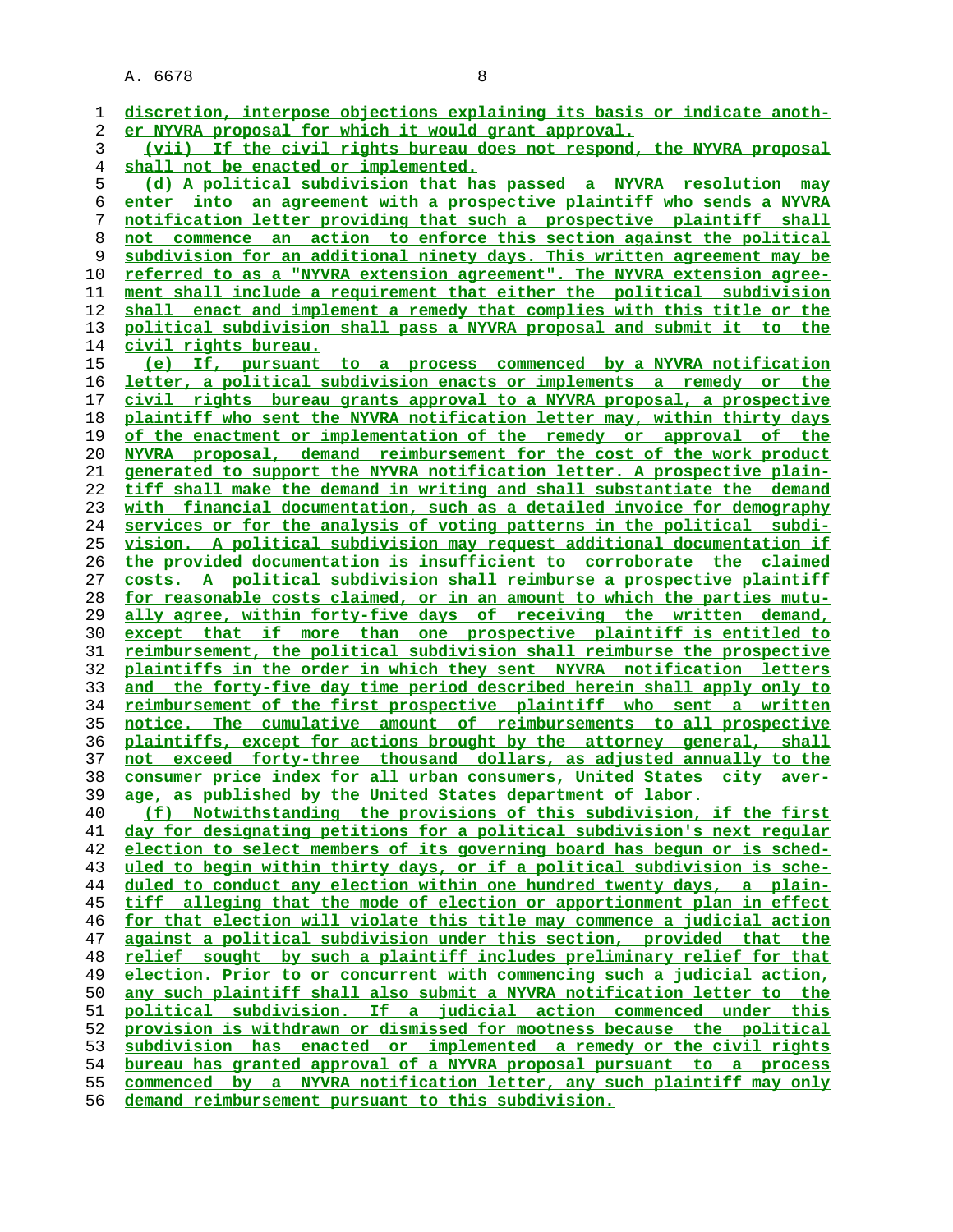**7. Expedited judicial proceedings and preliminary relief. Because of the frequency of elections, the severe consequences and irreparable harm of holding elections under unlawful conditions, and the expenditure to defend potentially unlawful conditions that benefit incumbent officials, actions brought pursuant to this section shall be subject to expedited pretrial and trial proceedings and receive an automatic calendar prefer- ence. In any action alleging a violation of this section in which a plaintiff party seeks preliminary relief with respect to an upcoming election, the court shall grant relief if it determines that: (a) plain- tiffs are more likely than not to succeed on the merits; and (b) it is possible to implement an appropriate remedy that would resolve the alleged violation in the upcoming election. § 17-208. Maintenance of voting and election data. 1. Establishment of a statewide database. There shall be established within the state university of New York a repository of the data necessary to assist the state and all political subdivisions with evaluating whether and to what extent existing laws and practices with respect to voting and elections are consistent with the public policy expressed in this title, imple- menting best practices in voting and elections to achieve the purposes of this title, and to investigate potential infringements upon the right to vote. This repository shall be referred to as the "statewide data- base" in this title. 2. Director of the statewide database. The operation of the statewide database shall be the responsibility of the director of the statewide database, hereinafter referred to in this title as the "director", who shall be a member of the faculty of the state university of New York with doctoral-level expertise in demography, statistical analysis, and electoral systems. The director shall be appointed by the governor. 3. Statewide database staff. The director shall appoint such staff as are necessary to implement and maintain the statewide database. 4. Data, information, and estimates maintained. The statewide database shall maintain in electronic format at least the following data and records for at least the previous twelve year period: (a) Estimates of the total population, voting age population, and citizen voting age population by race, ethnicity, and language-minority group, broken down to the election district level on a year-by-year basis for every political subdivision in the state, based on data from the United States census bureau, American community survey, or data of comparable quality collected by a public office. (b) Election results at the election district level for every state- wide election and every election in every political subdivision. (c) Contemporaneous voter registration lists, voter history files, election day poll site locations, and early voting site locations, for every election in every political subdivision. (d) Contemporaneous maps, descriptions of boundaries, and shapefiles for election districts. (e) Election day or early voting poll sites including, but not limited to, lists of election districts assigned to each polling place, if applicable. (f) Apportionment plans for every election in every political subdivi- sion. (g) Any other data that the director deems advisable to maintain in furtherance of the purposes of this title. 5. Public availability of data. Except for any data, information, or estimates that identifies individual voters, the data, information, and**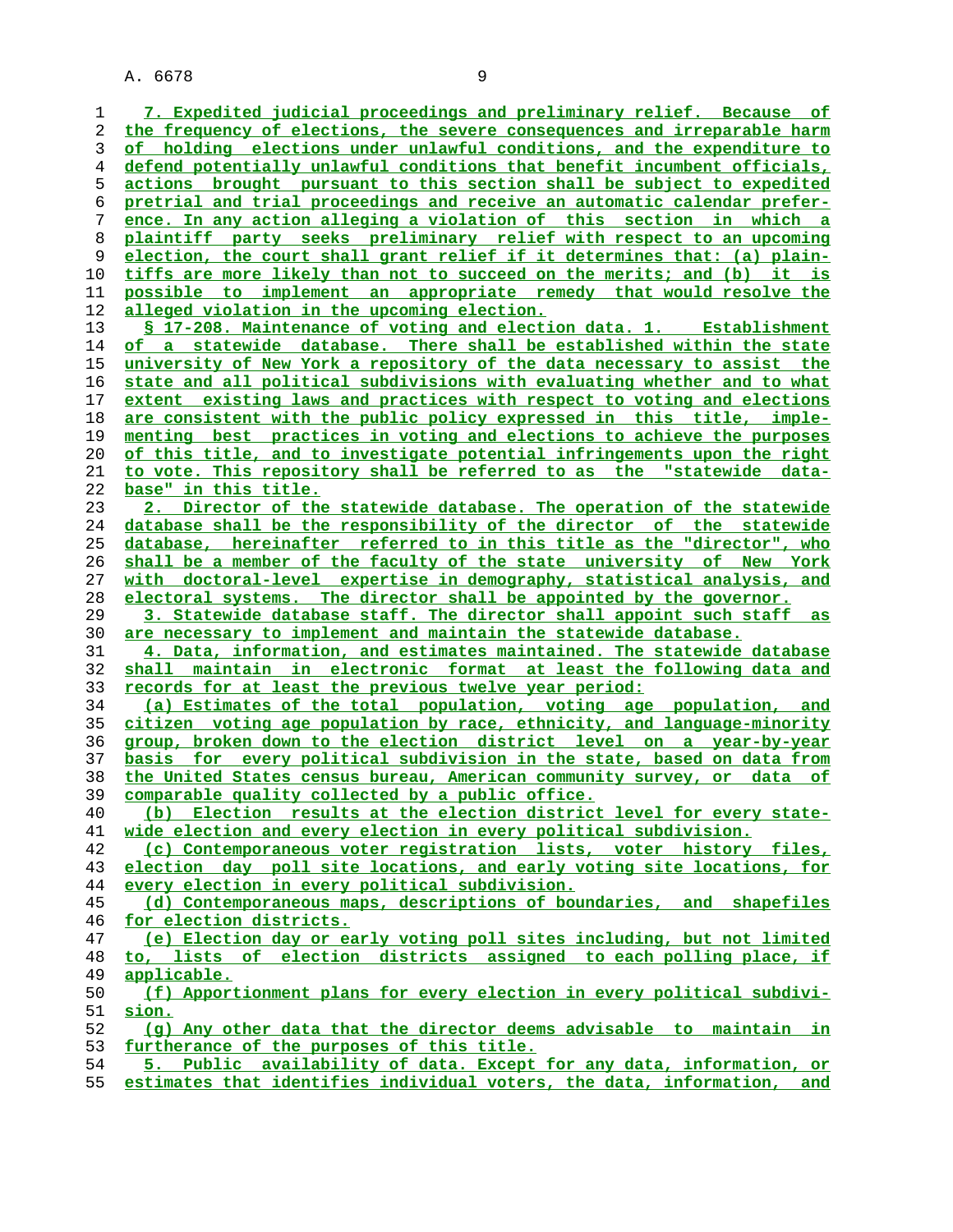| 1              | estimates maintained by the statewide database shall be posted online    |
|----------------|--------------------------------------------------------------------------|
| 2              | and made available to the public at no cost.                             |
| 3              | 6. Data on race, ethnicity, and language-minority groups. The state-     |
| $\overline{4}$ | wide database shall prepare any estimates made pursuant to this section  |
|                | by applying the most advanced, peer-reviewed, and validated methodol-    |
| 5              |                                                                          |
| б              | ogies.                                                                   |
| 7              | 7. Calculation and publication of political subdivisions required to     |
| 8              | provide assistance to language-minority groups. On or before February    |
| 9              | twenty-eighth, two thousand twenty-two and every third year thereafter,  |
| 10             | the statewide database shall publish on its web site and transmit to the |
| 11             | state board of elections for dissemination to the county boards of       |
| 12             | elections and for the state education department a list of political     |
| 13             | subdivisions required pursuant to this section to provide assistance to  |
| 14             | members of language-minority groups and each language in which those     |
| 15             | political subdivisions are required to provide assistance. The boards of |
| 16             | elections shall transmit the list described herein to all political      |
| 17             | subdivisions within their jurisdiction.                                  |
| 18             | 8. Duty to send data and information to statewide database. Upon the     |
| 19             | certification of election results and the completion of the voter histo- |
| 20             | ry file after each election, each election authority shall transmit      |
| 21             | copies of: (a) election results at the election district level; (b)      |
| 22             | contemporaneous voter registration lists; (c) voter history files; (d)   |
| 23             | maps, descriptions, and shapefiles for election districts; and (e) lists |
|                |                                                                          |
| 24             | of election day poll site and early voting sites and lists, shapefiles,  |
| 25             | or descriptions of the election districts assigned to each election day  |
| 26             | poll site or early voting site. As used in this subdivision, the term    |
| 27             | "election authority" refers to the agency primarily responsible for      |
| 28             | maintaining the records listed in subdivision four of this section and   |
| 29             | include any board of election, as well as general purpose local govern-  |
| 30             | ments or special purpose local governments that administer their own     |
| 31             | elections or maintain their own voting and election records.             |
| 32             | 9. Technical assistance to political subdivisions. Staff at the state-   |
| 33             | wide database may provide non-partisan technical assistance to political |
| 34             | subdivisions, scholars, and the general public seeking to use the        |
| 35             | resources of the statewide database.                                     |
| 36             | 10. Presumption of validity. The data, information, and estimates        |
| 37             | maintained by the statewide database shall be granted a rebuttable       |
| 38             | presumption of validity by any court concerning any claim brought pursu- |
| 39             | ant to this title.                                                       |
| 40             | § 17-210. Assistance for language-minority groups. 1. Political subdi-   |
| 41             | visions required to provide language assistance. A board of elections or |
| 42             | a political subdivision that administers elections shall provide         |
| 43             | language-related assistance in voting and elections to a language-minor- |
| 44             | ity group in a political subdivision if the director determines, based   |
| 45             | on data from the American community survey, or data of comparable quali- |
| 46             | ty collected by a public office, that:                                   |
| 47             | (a) more than two percent of the citizens of voting age of a political   |
| 48             | subdivision are members of a single language-minority group and speak    |
| 49             | English "less than very well" according to the American community        |
| 50             | survey;                                                                  |
| 51             | (b) more than four thousand of the citizens of voting age of such        |
| 52             | political subdivision are members of a single language-minority group    |
| 53             | and speak English "less than very well" according to the American commu- |
| 54             | <u>nity survey; or</u>                                                   |
| 55             | (c) in the case of a political subdivision that contains all or any      |
| 56             | part of a Native American reservation, more than two percent of the      |
|                |                                                                          |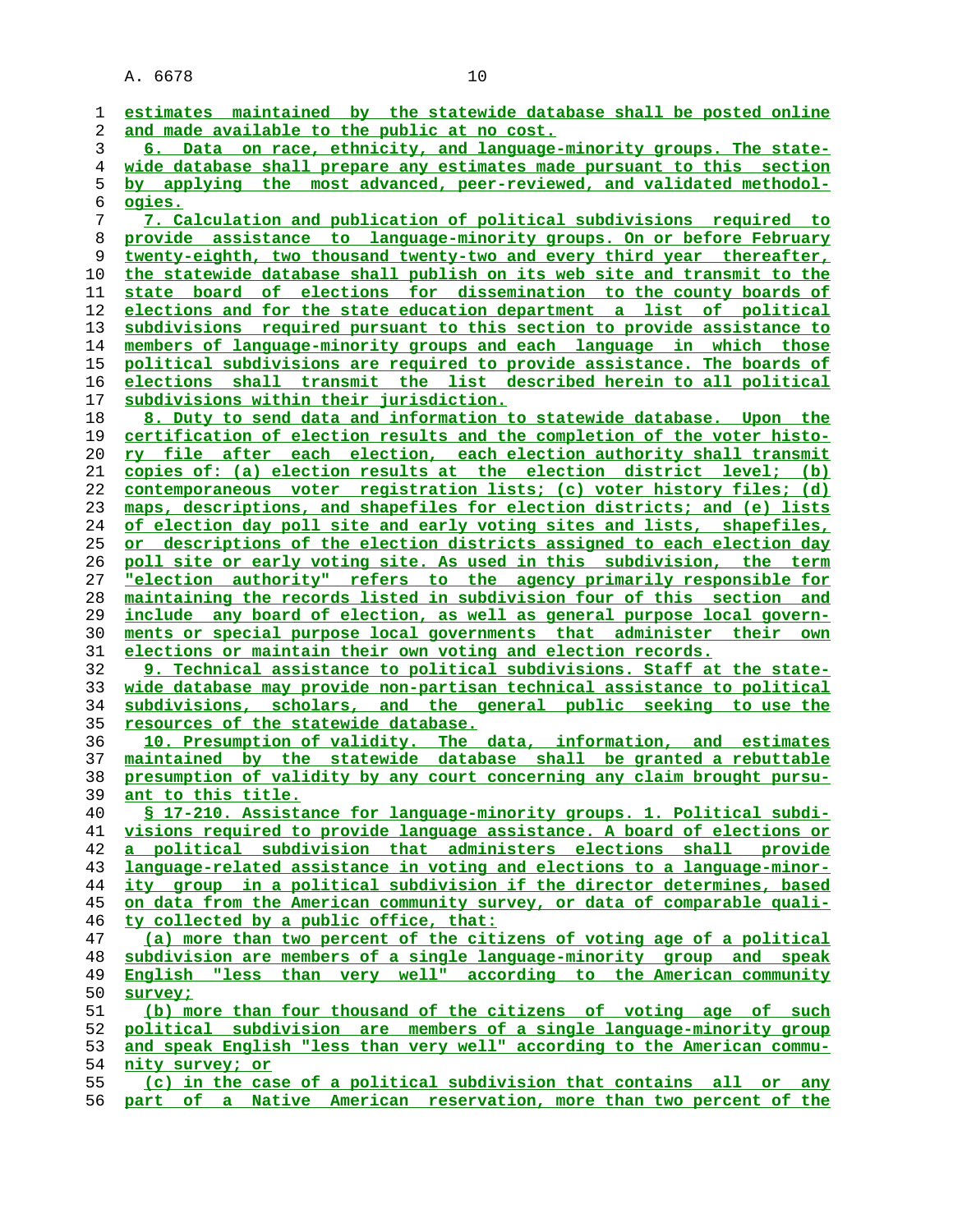| 1  | Native American citizens of voting age within the Native American reser- |
|----|--------------------------------------------------------------------------|
| 2  | vation are members of a single language-minority group and speak English |
| 3  | "less than very well" according to the American community survey. For    |
| 4  | the purposes of this paragraph, "Native American" is defined to include  |
| 5  | any persons recognized by the United States census bureau or New York as |
| 6  | <u> "American Indian" or "Alaska Native".</u>                            |
| 7  | 2. Language assistance to be provided. When the director determines      |
| 8  | that a board of elections or political subdivision shall provide         |
| 9  | language assistance to a particular minority group, such board of        |
| 10 | elections or political subdivision shall provide voting materials in the |
| 11 | covered language of an equal quality of the corresponding English        |
| 12 | language materials, including registration or voting notices, forms,     |
| 13 | instructions, assistance, or other materials or information relating to  |
| 14 | the electoral process, including ballots. Whenever any such board of     |
| 15 | elections or political subdivision provides any registration or voting   |
| 16 | notices, forms, instructions, assistance, or other materials or informa- |
| 17 | tion relating to the electoral process, including ballots, in a covered  |
| 18 | political subdivision, it shall provide them in the language of the      |
|    | applicable minority group as well as in the English language, provided   |
| 19 |                                                                          |
| 20 | that where the language of the applicable minority group is oral or      |
| 21 | unwritten or in the case of some American Indians, if the predominant    |
| 22 | language is historically unwritten, the board of elections or political  |
| 23 | subdivision is only required to furnish oral instructions, assistance,   |
| 24 | or other information relating to registration and voting.                |
| 25 | 3. Action for declaratory judgment for English-only voting materials.    |
| 26 | A board of elections or political subdivision that shall provide         |
| 27 | language assistance to a particular minority group, which seeks to       |
| 28 | provide English-only materials notwithstanding the determination of the  |
| 29 | director, may file an action against the state for a declaratory judg-   |
| 30 | ment permitting such provision. The court shall grant the requested      |
| 31 | relief if it finds that the determination of the director was unreason-  |
| 32 | able or an abuse of discretion.                                          |
| 33 | § 17-212. Preclearance. 1. Preclearance. To ensure that the right to     |
| 34 | vote is not denied or abridged on account of race, ethnicity, or         |
| 35 | language-minority group, as a result of the enactment or implementation  |
| 36 | of a covered policy, as defined in subdivision two of this section,      |
| 37 | after the effective date of this section, the enactment or implementa-   |
| 38 | tion of a covered policy by a covered entity, as defined in subdivision  |
| 39 | three of this section, shall be subject to preclearance by the civil     |
| 40 | rights bureau or by a designated court as set forth in this section.     |
| 41 | 2. Covered policies. A "covered policy" shall include any new or modi-   |
| 42 | fied voting qualification, prerequisite to voting, law, ordinance, stan- |
| 43 | dard, practice, procedure, regulation, or policy concerning any of the   |
| 44 | following topics:                                                        |
| 45 | (a) Apportionment;                                                       |
| 46 | (b) Method of election;                                                  |
| 47 | (c) Form of government;                                                  |
| 48 | (d) Annexation of a political subdivision;                               |
| 49 | (e) Incorporation of a political subdivision;                            |
| 50 | (f) Consolidation or division of political subdivisions;                 |
| 51 | (q) Removal of voters from enrollment lists or other list maintenance    |
| 52 | activities;                                                              |
| 53 | (h) Number, location, or hours of any election day or early voting       |
| 54 | poll site;                                                               |
| 55 | (i) Dates of elections and the election calendar, except with respect    |

**to special elections;**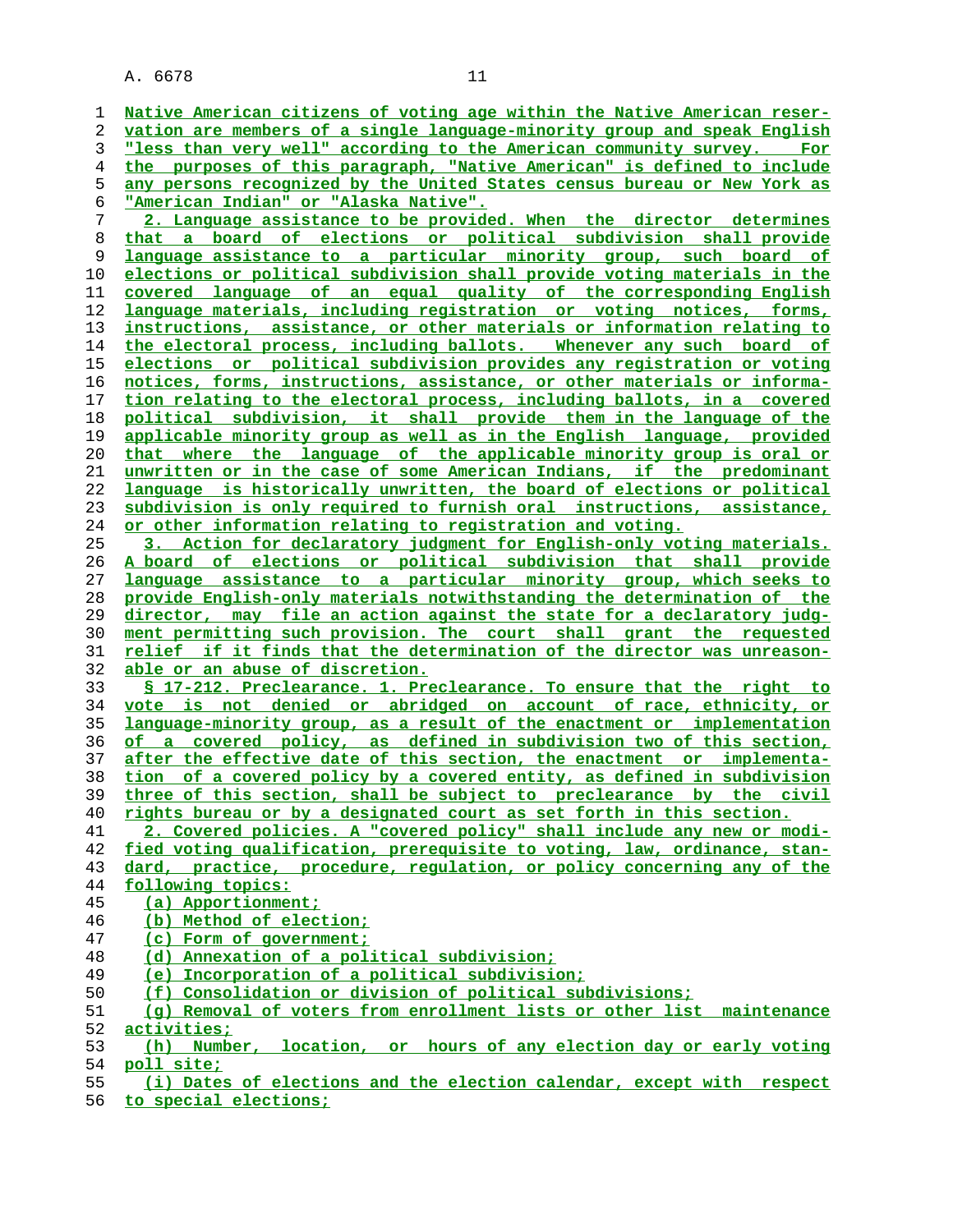| 1  | (i) Registration of voters;                                                   |
|----|-------------------------------------------------------------------------------|
| 2  | (k) Assignment of election districts to election day or early voting          |
| 3  | poll sites;                                                                   |
| 4  | (1) Assistance offered to members of a language-minority group;               |
| 5  | (m) Changes to the governmental powers of elected officials; and              |
| 6  | (n) The civil rights bureau may designate additional topics for inclu-        |
| 7  | sion in this list pursuant to a rule promulgated under the state admin-       |
| 8  | istrative procedure act, if it determines that a new or modified voting       |
| 9  | <u>qualification, prerequisite to voting, law, ordinance, standard, prac-</u> |
| 10 | tice, procedure, regulation, or policy concerning such topics may have        |
| 11 | the effect of denying or abridging the right to vote on account of race,      |
| 12 | ethnicity, or language-minority group.                                        |
| 13 | 3. Covered entity. A "covered entity" shall include: (a) any political        |
| 14 | subdivision which, within the previous twenty-five years, has become          |
| 15 | subject to a court order or government enforcement action based upon a        |
| 16 | finding of any violation of this title, the federal voting rights act,        |
| 17 | the fifteenth amendment to the United States constitution, or a voting-       |
| 18 | related violation of the fourteenth amendment to the United States            |
| 19 | constitution; (b) any political subdivision which, within the previous        |
| 20 | five years, has failed to comply with its obligations to provide data or      |
| 21 | information to the statewide database, as stated in section 17-208 of         |
| 22 | this title; (c) any political subdivision which, within the previous          |
| 23 | twenty-five years, has become subject to at least three court orders or       |
| 24 | government enforcement actions based upon a finding of any violation of       |
| 25 | any state or federal civil rights law or the fourteenth amendment to the      |
| 26 | United States constitution concerning discrimination against members of       |
| 27 | a protected class; (d) any county in which, based on data provided by         |
| 28 | the division of criminal justice services, the combined misdemeanor and       |
| 29 | felony arrest rate of members of any protected class consisting of at         |
| 30 | least ten thousand citizens of voting age or whose members comprise at        |
| 31 | least ten percent of the citizen voting age population of the county,         |
| 32 | exceeds that of the citizen voting age population of the county as a          |
| 33 | whole by at least twenty percent at any point within the previous ten         |
| 34 | years; or (e) any political subdivision in which, based on data made          |
| 35 | available by the United States census, the dissimilarity index of any         |
| 36 | protected class consisting of at least twenty-five thousand citizens of       |
| 37 | voting age or whose members comprise at least ten percent of the citizen      |
| 38 | voting age population of the political subdivision, is in excess of           |
| 39 | fifty with respect to non-Hispanic white citizens of voting age within        |
| 40 | the political subdivision at any point within the previous ten years. If      |
| 41 | any covered entity is a political subdivision in which a board of             |
| 42 | elections has been established, that board of elections shall also be         |
| 43 | deemed a covered entity. If any political subdivision in which a board        |
| 44 | of elections has been established contains a covered entity fully within      |
| 45 | its borders, that political subdivision and that board of elections           |
| 46 | shall both be deemed a covered entity.                                        |
| 47 | 4. Preclearance by civil rights bureau. A covered entity may obtain           |
| 48 | preclearance for a covered policy from the civil rights bureau pursuant       |
| 49 | to the following process:                                                     |
| 50 | (a) The covered entity shall submit the covered policy in writing to          |
| 51 | the civil rights bureau of the office of the attorney general. If the         |
| 52 | covered entity is a county or city board of elections, it shall contem-       |
| 53 | poraneously provide a copy of the covered policy to the state board of        |
| 54 | elections.                                                                    |
| 55 | (b) The civil rights bureau shall grant or deny preclearance within           |
| 56 | the following time periods:                                                   |
|    |                                                                               |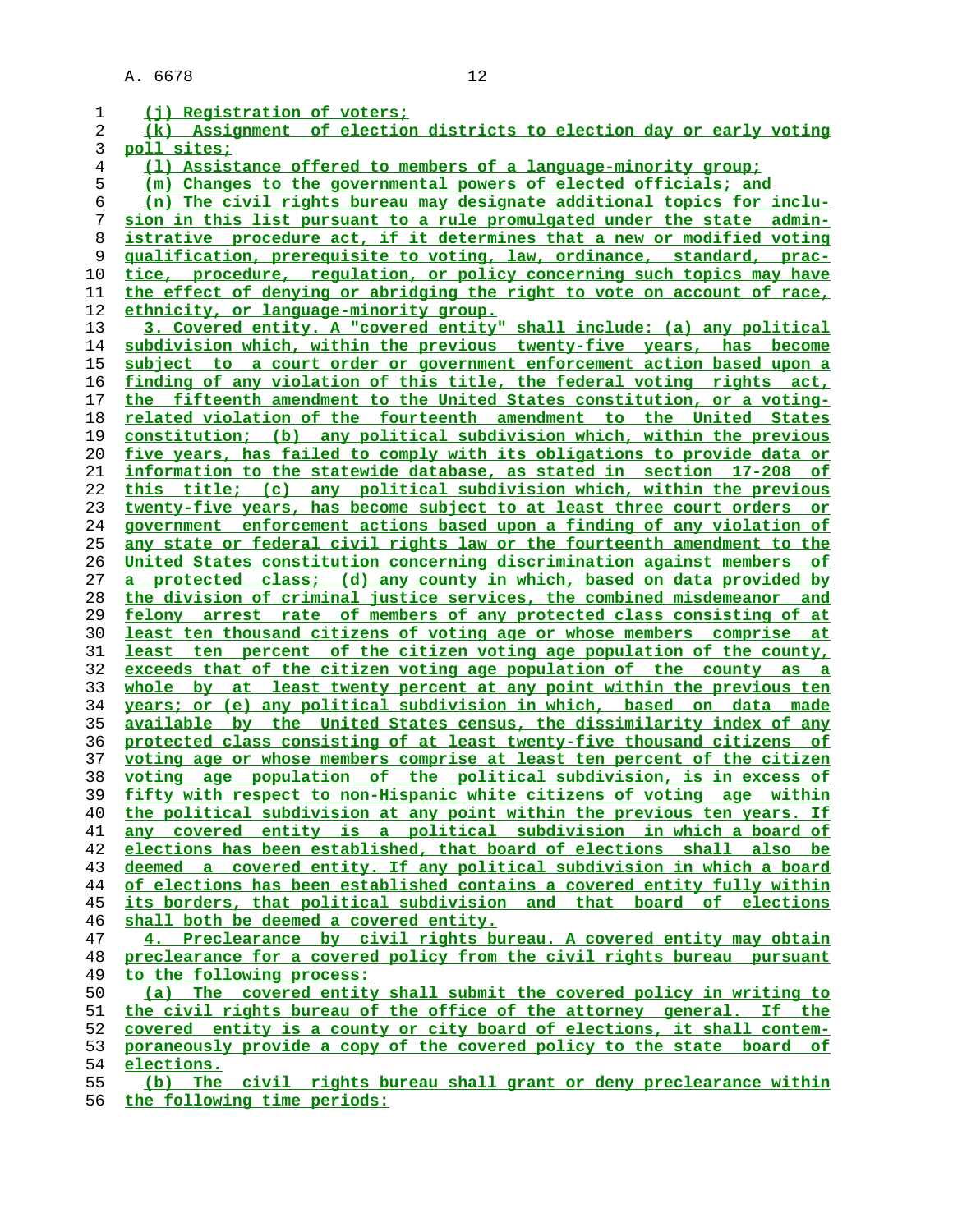| 1        | (i) For any covered policy concerning the designation of poll sites or                                                                         |
|----------|------------------------------------------------------------------------------------------------------------------------------------------------|
| 2        | the assignment of election districts to poll sites, whether for election                                                                       |
| 3        | day or early voting, the civil rights bureau shall grant or deny                                                                               |
| 4        | preclearance within thirty days following the receipt of submission. If                                                                        |
| 5        | the civil rights bureau grants preclearance, it may, in its discretion,                                                                        |
| 6        | designate preclearance as "preliminary" in which case the civil rights                                                                         |
| 7        | bureau may deny preclearance within sixty days following the receipt of                                                                        |
| 8        | submission of the covered policy.                                                                                                              |
| 9        | (ii) For any other covered policy, the civil rights bureau shall grant                                                                         |
| 10       | <u>or deny preclearance within sixty days following the receipt of</u>                                                                         |
| 11       | submission of the covered policy.                                                                                                              |
| 12       | (iii) For any covered policy concerning the establishment of a                                                                                 |
| 13       | district-based or alternative method of election, apportionment plans,                                                                         |
| 14       | or a change to the form of government of a political subdivision, the                                                                          |
| 15       | civil rights bureau may invoke up to two extensions of ninety days.                                                                            |
| 16       | (c) The civil rights bureau shall grant preclearance only if it deter-                                                                         |
| 17       | mines that the covered policy will not diminish the ability of minority                                                                        |
| 18       | groups to participate in the political process and to elect their                                                                              |
| 19       | preferred candidates to office. If the civil rights bureau grants                                                                              |
| 20       | preclearance, the covered entity may enact or implement the covered                                                                            |
| 21       | <u>policy immediately.</u>                                                                                                                     |
| 22       | (d) If the civil rights bureau denies preclearance, the civil rights                                                                           |
| 23       | bureau shall interpose objections explaining its basis and the covered                                                                         |
| 24       | policy shall not be enacted or implemented.                                                                                                    |
| 25       | (e) If the civil rights bureau fails to respond within the time for                                                                            |
| 26       | response as established in this section, the covered policy shall be                                                                           |
| 27       | deemed precleared and the covered entity may enact or implement the                                                                            |
| 28       | covered policy.                                                                                                                                |
| 29       | (f) Appeal of any denial by the civil rights bureau may be heard in                                                                            |
| 30       | the supreme court for the county of New York, from which appeal may be                                                                         |
| 31       | taken according to the ordinary rules of appellate procedure. Due to the                                                                       |
| 32       | frequency and urgency of elections, actions brought pursuant to this                                                                           |
| 33       | section shall be subject to expedited pretrial and trial proceedings and                                                                       |
| 34       | receive an automatic calendar preference on appeal.                                                                                            |
| 35       | (g) The civil rights bureau may promulgate such rules and regulations                                                                          |
| 36       | pursuant to the state administrative procedure act as are necessary to                                                                         |
| 37       | effectuate the purposes of this subdivision.                                                                                                   |
| 38<br>39 | 5. Preclearance by a designated court. A covered entity may obtain<br>preclearance for a covered policy from a court pursuant to the following |
| 40       |                                                                                                                                                |
| 41       | process:<br>(a) The covered entity shall submit the covered policy in writing to                                                               |
| 42       | the following designated court in the judicial department within which                                                                         |
| 43       | the covered entity is located: (i) first judicial department: New York                                                                         |
| 44       | county; (ii) second judicial department: Westchester county; (iii)                                                                             |
| 45       | third judicial department: Albany county; and (iv) fourth judicial                                                                             |
| 46       | department: Erie county. If the covered entity is a county or city                                                                             |
| 47       | board of elections, it shall contemporaneously provide a copy of the                                                                           |
| 48       | covered policy to the state board of elections.                                                                                                |
| 49       | (b) The covered entity shall contemporaneously provide a copy of the                                                                           |
| 50       | covered policy to the civil rights bureau. The failure of the covered                                                                          |
| 51       | entity to provide a copy of the covered policy to the civil rights                                                                             |
| 52       | bureau will result in an automatic denial of preclearance.                                                                                     |
| 53       | The court shall grant or deny preclearance within sixty days<br>(c)                                                                            |
| 54       | following the receipt of submission of the covered policy.                                                                                     |
| 55       | (d) The court shall grant preclearance only if it determines that the                                                                          |
| 56       | covered policy will not diminish the ability of minority groups to                                                                             |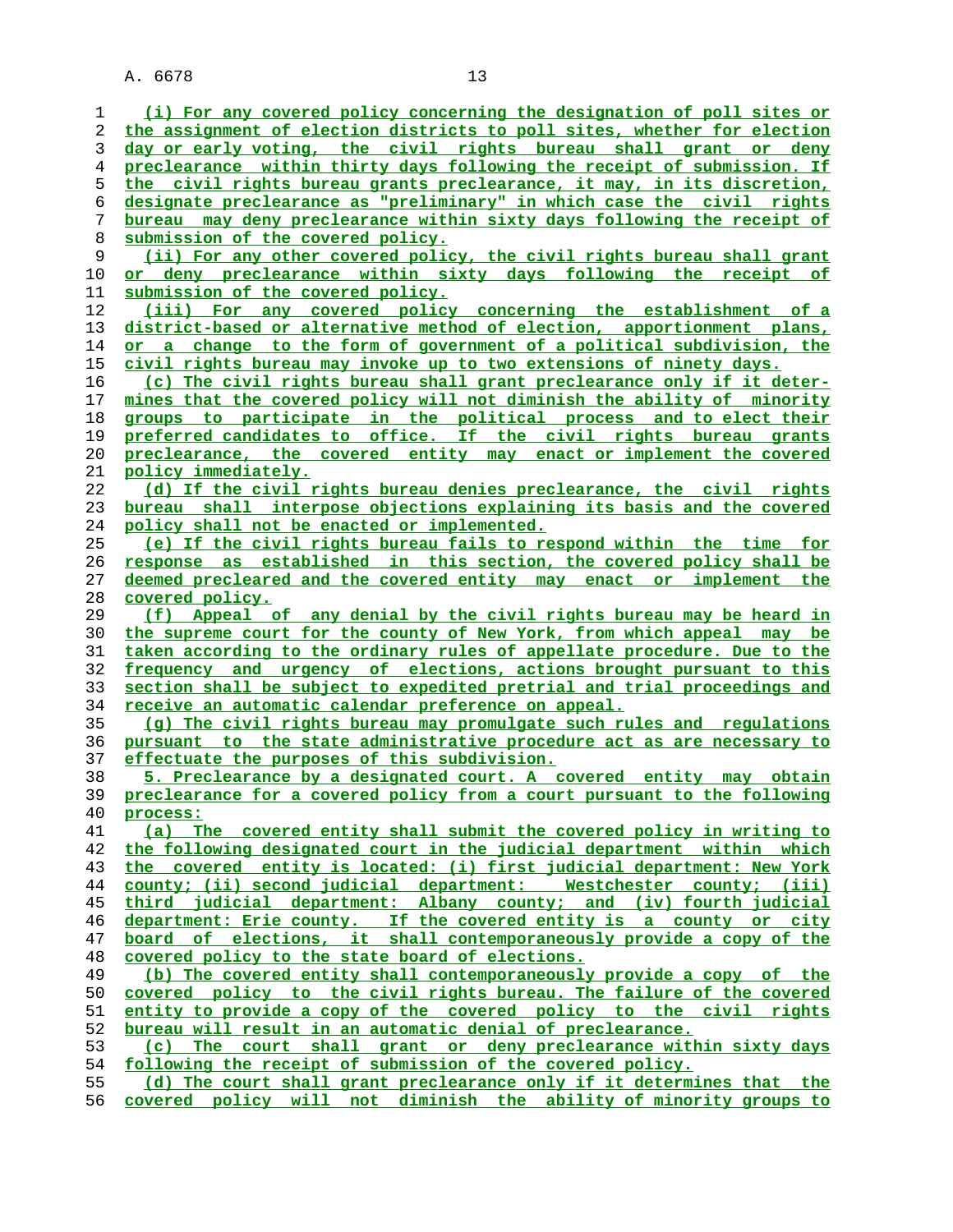| 1              | participate in the political process and to elect their preferred candi- |
|----------------|--------------------------------------------------------------------------|
| 2              | dates to office. If the court grants preclearance, the covered entity    |
| 3              | may enact or implement the covered policy immediately.                   |
| $\overline{4}$ | (e) If the court denies preclearance, or fails to respond within sixty   |
| 5              | days, the covered policy shall not be enacted or implemented.            |
| 6              |                                                                          |
|                | (f) Appeal of any denial may be taken according to the ordinary rules    |
| 7              | of appellate procedure. Due to the frequency and urgency of elections,   |
| 8              | actions brought pursuant to this section shall be subject to expedited   |
| 9              | pretrial and trial proceedings and receive an automatic calendar prefer- |
| 10             | ence on appeal.                                                          |
| 11             | 6. Failure to seek or obtain preclearance. If any covered entity         |
| 12             | enacts or implements a covered policy without seeking preclearance       |
| 13             |                                                                          |
|                | pursuant to this section, or enacts or implements a covered policy       |
| 14             | notwithstanding the denial of preclearance, either the civil rights      |
| 15             | bureau or any other party with standing to bring an action under this    |
| 16             | title may bring an action to enjoin the covered policy and to seek sanc- |
| 17             | tions against the political subdivision and officials in violation.      |
| 18             | \$ 17-214. Civil liability for voter intimidation. 1. Voter intim-       |
| 19             | idation prohibited. No person, whether acting under color of law or      |
| 20             | otherwise, shall use or threaten to use any force, violence or           |
| 21             | restraint, or inflict or threaten to inflict any injury, damage, harm or |
|                |                                                                          |
| 22             | loss, or in any other manner practice intimidation that causes any       |
| 23             | person to place or cause to be placed or refrain from placing or causing |
| 24             | to be placed his name upon a registry of voters; or to vote or refrain   |
| 25             | from voting in general or for or against any particular person or for or |
| 26             | against any proposition submitted to voters at such election.            |
| 27             | 2. Voter deception prohibited. No person, whether acting under color     |
| 28             | of law or otherwise, shall by abduction, duress or any forcible or frau- |
| 29             | dulent device or contrivance impede, prevent or otherwise interfere with |
| 30             | the free exercise of the elective franchise by any person eligible to    |
|                |                                                                          |
| 31             | vote with the purpose of interfering with the free exercise of the elec- |
| 32             | tive franchise in any way, including registering to vote; voting; or     |
| 33             | declining to vote; or voting for or against any particular candidate or  |
| 34             | proposition; or declining to vote for or against any particular candi-   |
| 35             | date or proposition. No person acting under color of law shall use any   |
| 36             | fraudulent device or contrivance that causes interference with the free  |
| 37             | exercise of the elective franchise by any person eligible to vote with-  |
| 38             | out regard to the intent underlying the use of the fraudulent device or  |
| 39             | contrivance.                                                             |
| 40             | 3. Standing. Any aggrieved persons, organization whose membership        |
|                |                                                                          |
| 41             | includes or is likely to include aggrieved persons, organization whose   |
| 42             | mission would be frustrated by a violation of this section, organization |
| 43             | that would expend resources in order to fulfill its mission as a result  |
| 44             | of a violation of this section, or the attorney general may file an      |
| 45             | action pursuant to this section in the supreme court of the county in    |
| 46             | which the alleged violation of this section occurred.                    |
| 47             | 4. Remedies. Upon a finding of a violation of any provision of this      |
| 48             | section, the court shall implement appropriate remedies that are         |
| 49             | tailored to remedy the violation, including but not limited to providing |
| 50             | for additional time to cast a ballot that may be counted in the election |
|                |                                                                          |
| 51             | at issue. This title gives the court authority to implement remedies     |
| 52             | notwithstanding any other provision of state or local law.               |
| 53             | \$ 17-216. Attorneys' fees. In any action to enforce any provision of    |
| 54             | this title, the court shall allow the prevailing plaintiff party, other  |
| 55             | than the state or political subdivision thereof, a reasonable attorneys' |
| 56             | fee, litigation expenses including, but not limited to, expert witness   |